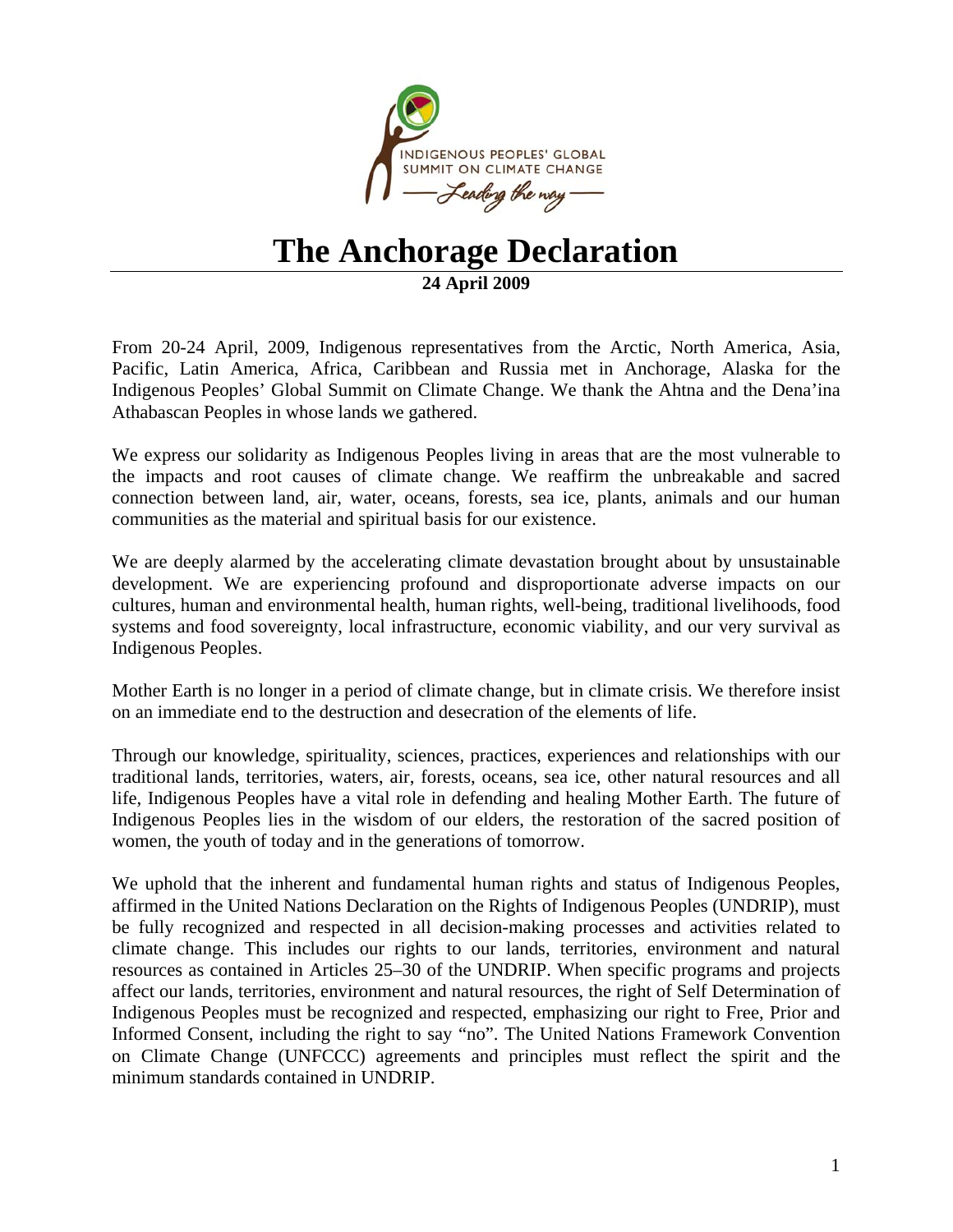## **Calls for Action**

1. In order to achieve the fundamental objective of the United Nations Framework Convention on Climate Change (UNFCCC), we call upon the fifteenth meeting of the Conference of the Parties to the UNFCCC to support a binding emissions reduction target for developed countries (Annex 1) of at least 45% below 1990 levels by 2020 and at least 95% by 2050. In recognizing the root causes of climate change, participants call upon States to work towards decreasing dependency on fossil fuels. We further call for a just transition to decentralized renewable energy economies, sources and systems owned and controlled by our local communities to achieve energy security and sovereignty.

In addition, the Summit participants agreed to present two options for action which were each supported by one or more of the participating regional caucuses. These were as follows:

A. We call for the phase out of fossil fuel development and a moratorium on new fossil fuel developments on or near Indigenous lands and territories.

B. We call for a process that works towards the eventual phase out of fossil fuels, without infringing on the right to development of Indigenous nations.

2. We call upon the Parties to the UNFCCC to recognize the importance of our Traditional Knowledge and practices shared by Indigenous Peoples in developing strategies to address climate change. To address climate change we also call on the UNFCCC to recognize the historical and ecological debt of the Annex 1 countries in contributing to greenhouse gas emissions. We call on these countries to pay this historical debt.

3. We call on the Intergovernmental Panel on Climate Change (IPCC), the Millennium Ecosystem Assessment, and other relevant institutions to support Indigenous Peoples in carrying out Indigenous Peoples' climate change assessments.

4. We call upon the UNFCCC's decision-making bodies to establish formal structures and mechanisms for and with the full and effective participation of Indigenous Peoples. Specifically we recommend that the UNFCCC:

- a. Organize regular Technical Briefings by Indigenous Peoples on Traditional Knowledge and climate change;
- b. Recognize and engage the International Indigenous Peoples' Forum on Climate Change and its regional focal points in an advisory role;
- c. Immediately establish an Indigenous focal point in the secretariat of the UNFCCC;
- d. Appoint Indigenous Peoples' representatives in UNFCCC funding mechanisms in consultation with Indigenous Peoples;
- e. Take the necessary measures to ensure the full and effective participation of Indigenous and local communities in formulating, implementing, and monitoring activities, mitigation, and adaptation relating to impacts of climate change.

5. All initiatives under Reducing Emissions from Deforestation and Degradation (REDD) must secure the recognition and implementation of the human rights of Indigenous Peoples, including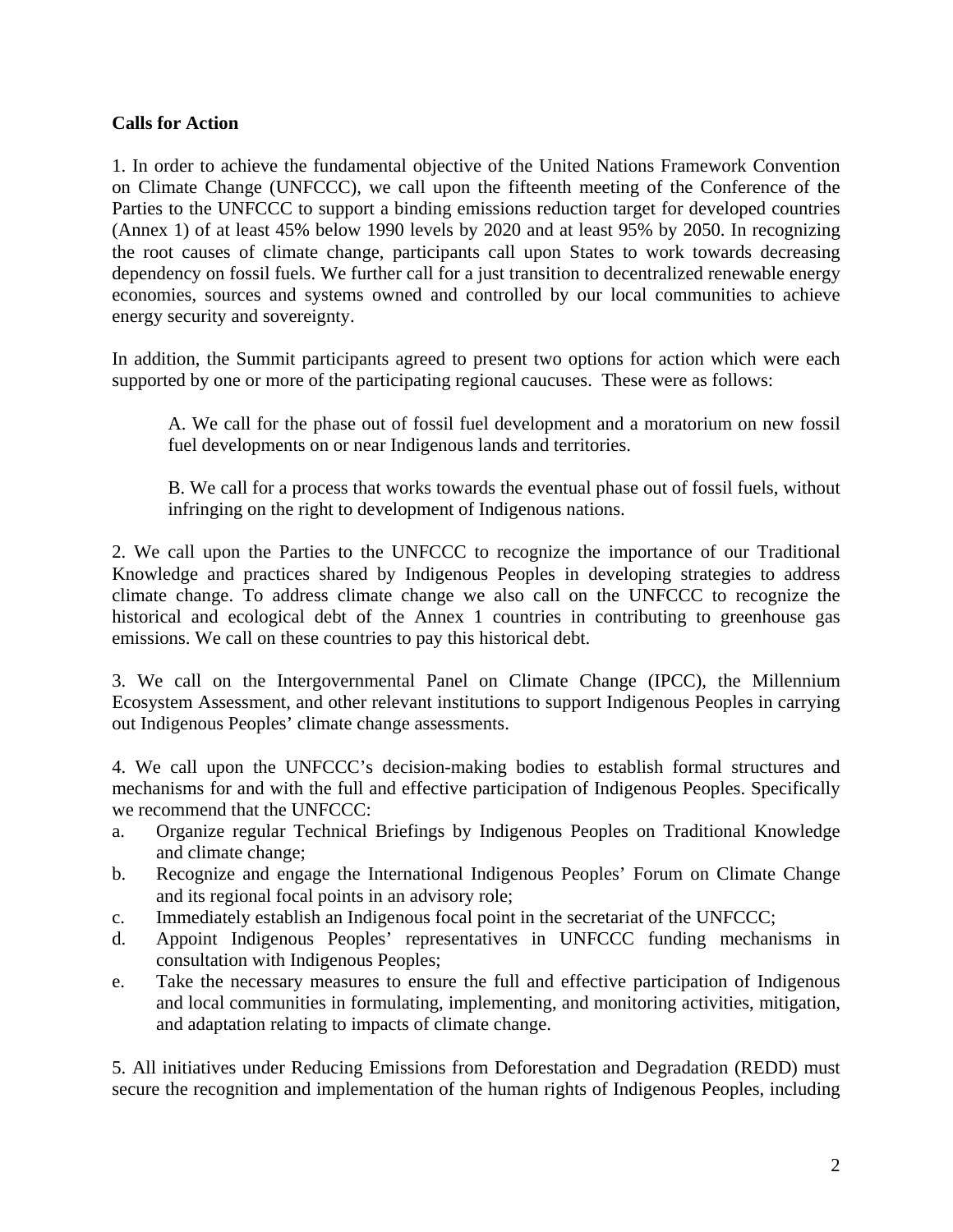security of land tenure, ownership, recognition of land title according to traditional ways, uses and customary laws and the multiple benefits of forests for climate, ecosystems, and Peoples before taking any action.

6. We challenge States to abandon false solutions to climate change that negatively impact Indigenous Peoples' rights, lands, air, oceans, forests, territories and waters. These include nuclear energy, large-scale dams, geo-engineering techniques, "clean coal", agro-fuels, plantations, and market based mechanisms such as carbon trading, the Clean Development Mechanism, and forest offsets. The human rights of Indigenous Peoples to protect our forests and forest livelihoods must be recognized, respected and ensured.

7. We call for adequate and direct funding in developed and developing States and for a fund to be created to enable Indigenous Peoples' full and effective participation in all climate processes, including adaptation, mitigation, monitoring and transfer of appropriate technologies in order to foster our empowerment, capacity-building, and education. We strongly urge relevant United Nations bodies to facilitate and fund the participation, education, and capacity building of Indigenous youth and women to ensure engagement in all international and national processes related to climate change.

8. We call on financial institutions to provide risk insurance for Indigenous Peoples to allow them to recover from extreme weather events.

9. We call upon all United Nations agencies to address climate change impacts in their strategies and action plans, in particular their impacts on Indigenous Peoples, including the World Health Organization (WHO), United Nations Educational, Scientific and Cultural Organization (UNESCO) and United Nations Permanent Forum on Indigenous Issues (UNPFII). In particular, we call upon all the United Nations Food and Agriculture Organization (FAO) and other relevant United Nations bodies to establish an Indigenous Peoples' working group to address the impacts of climate change on food security and food sovereignty for Indigenous Peoples.

10. We call on United Nations Environment Programme (UNEP) to conduct a fast track assessment of short-term drivers of climate change, specifically black carbon, with a view to initiating negotiation of an international agreement to reduce emission of black carbon.

11. We call on States to recognize, respect and implement the fundamental human rights of Indigenous Peoples, including the collective rights to traditional ownership, use, access, occupancy and title to traditional lands, air, forests, waters, oceans, sea ice and sacred sites as well as to ensure that the rights affirmed in Treaties are upheld and recognized in land use planning and climate change mitigation strategies. In particular, States must ensure that Indigenous Peoples have the right to mobility and are not forcibly removed or settled away from their traditional lands and territories, and that the rights of Peoples in voluntary isolation are upheld. In the case of climate change migrants, appropriate programs and measures must address their rights, status, conditions, and vulnerabilities.

12. We call upon states to return and restore lands, territories, waters, forests, oceans, sea ice and sacred sites that have been taken from Indigenous Peoples, limiting our access to our traditional